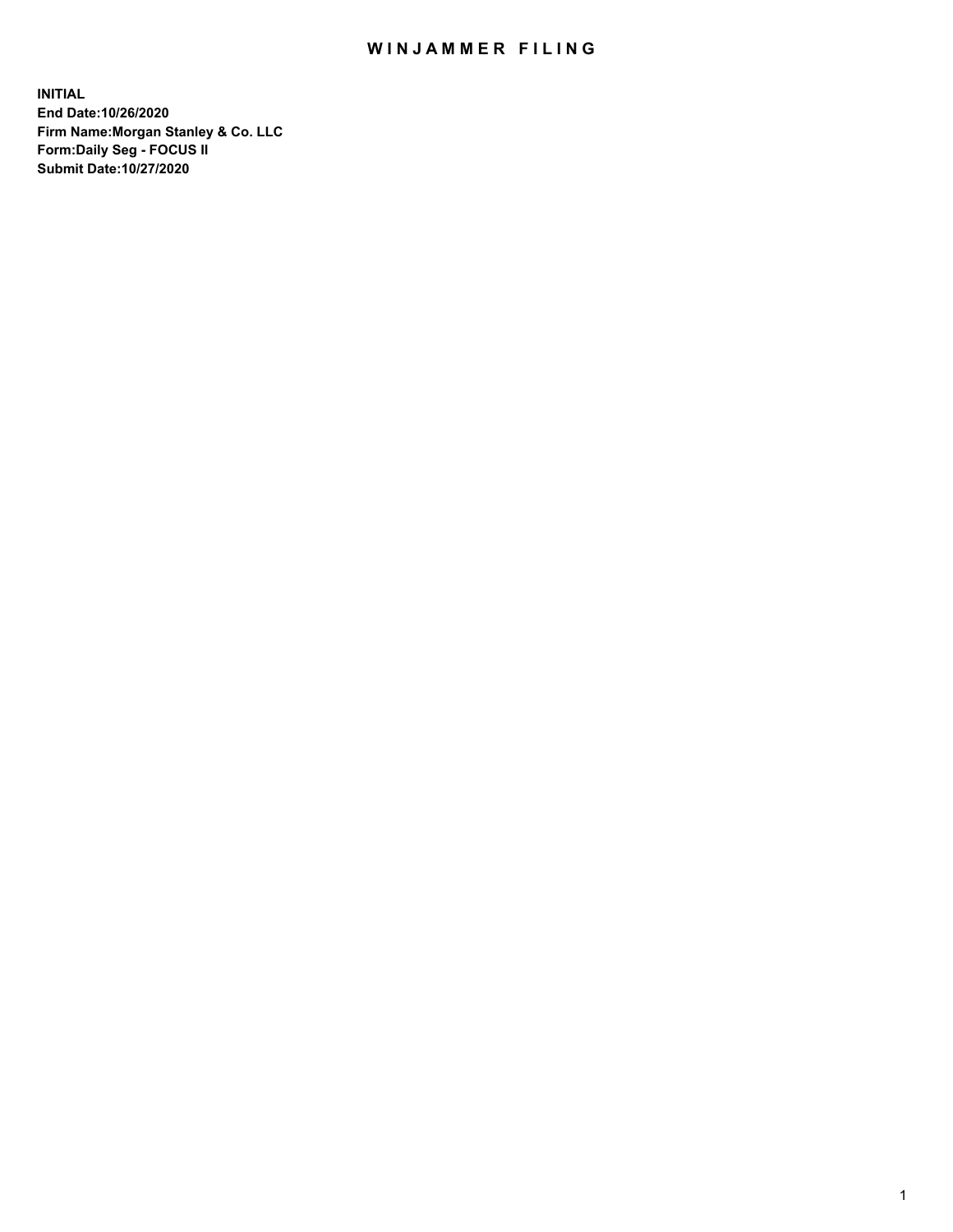**INITIAL End Date:10/26/2020 Firm Name:Morgan Stanley & Co. LLC Form:Daily Seg - FOCUS II Submit Date:10/27/2020 Daily Segregation - Cover Page**

| Name of Company                                                                                                                                                                                                                                                                                                               | Morgan Stanley & Co. LLC                                    |
|-------------------------------------------------------------------------------------------------------------------------------------------------------------------------------------------------------------------------------------------------------------------------------------------------------------------------------|-------------------------------------------------------------|
| <b>Contact Name</b>                                                                                                                                                                                                                                                                                                           | <b>Ikram Shah</b>                                           |
| <b>Contact Phone Number</b>                                                                                                                                                                                                                                                                                                   | 212-276-0963                                                |
| <b>Contact Email Address</b>                                                                                                                                                                                                                                                                                                  | Ikram.shah@morganstanley.com                                |
| FCM's Customer Segregated Funds Residual Interest Target (choose one):<br>a. Minimum dollar amount: ; or<br>b. Minimum percentage of customer segregated funds required:% ; or<br>c. Dollar amount range between: and; or<br>d. Percentage range of customer segregated funds required between:% and%.                        | 235,000,000<br><u>0</u><br>0 <sub>0</sub><br>0 <sub>0</sub> |
| FCM's Customer Secured Amount Funds Residual Interest Target (choose one):<br>a. Minimum dollar amount: ; or<br>b. Minimum percentage of customer secured funds required:%; or<br>c. Dollar amount range between: and; or<br>d. Percentage range of customer secured funds required between:% and%.                           | 140,000,000<br><u>0</u><br>0 <sub>0</sub><br>0 <sub>0</sub> |
| FCM's Cleared Swaps Customer Collateral Residual Interest Target (choose one):<br>a. Minimum dollar amount: ; or<br>b. Minimum percentage of cleared swaps customer collateral required:%; or<br>c. Dollar amount range between: and; or<br>d. Percentage range of cleared swaps customer collateral required between:% and%. | 92,000,000<br><u>0</u><br><u>0 0</u><br>0 <sub>0</sub>      |

Attach supporting documents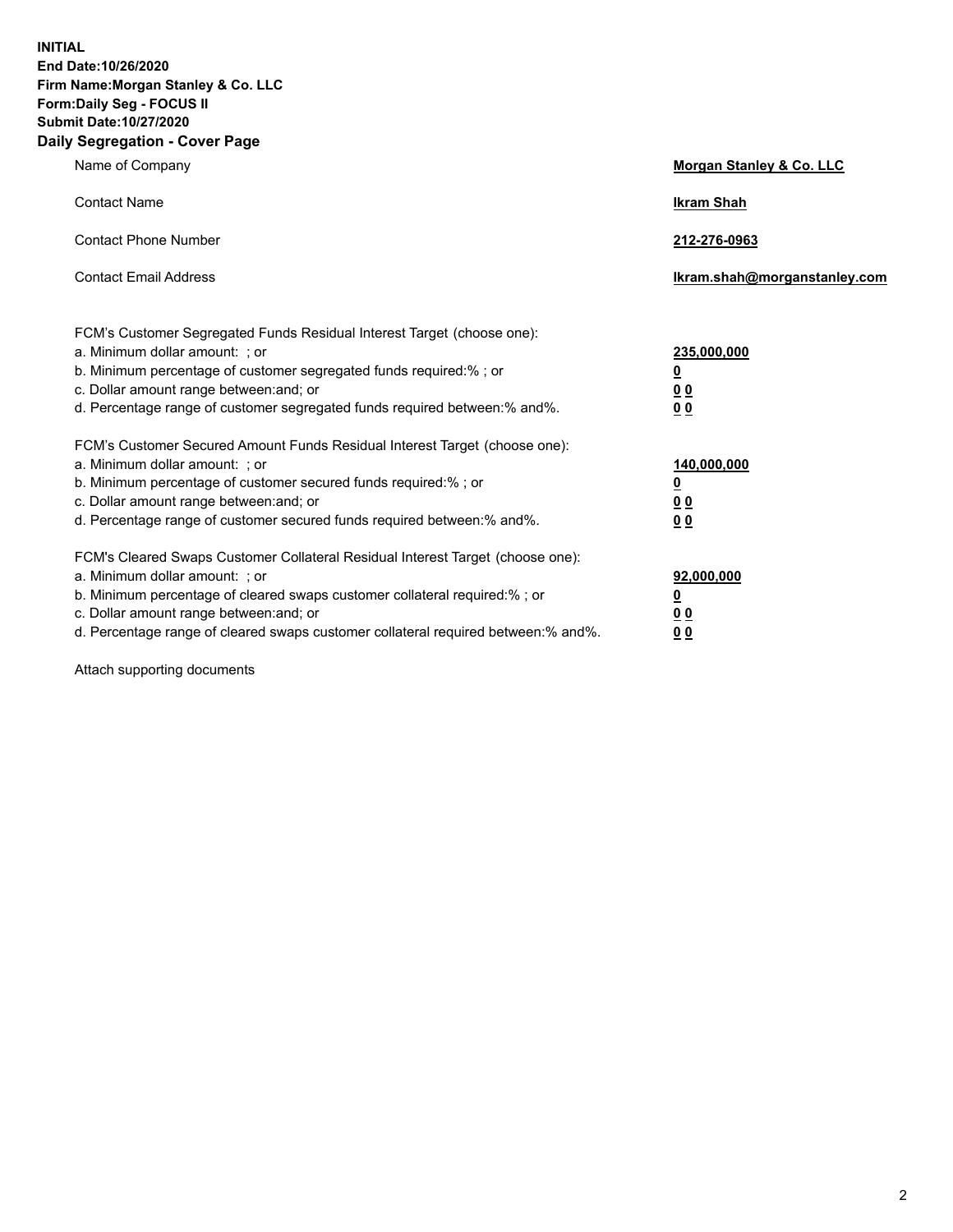## **INITIAL End Date:10/26/2020 Firm Name:Morgan Stanley & Co. LLC Form:Daily Seg - FOCUS II Submit Date:10/27/2020**

## **Daily Segregation - Secured Amounts**

Foreign Futures and Foreign Options Secured Amounts Amount required to be set aside pursuant to law, rule or regulation of a foreign government or a rule of a self-regulatory organization authorized thereunder 1. Net ledger balance - Foreign Futures and Foreign Option Trading - All Customers A. Cash **4,361,547,486** [7315] B. Securities (at market) **2,731,678,652** [7317] 2. Net unrealized profit (loss) in open futures contracts traded on a foreign board of trade **239,578,732** [7325] 3. Exchange traded options a. Market value of open option contracts purchased on a foreign board of trade **11,144,326** [7335] b. Market value of open contracts granted (sold) on a foreign board of trade **-18,143,218** [7337] 4. Net equity (deficit) (add lines 1. 2. and 3.) **7,325,805,978** [7345] 5. Account liquidating to a deficit and account with a debit balances - gross amount **133,614,628** [7351] Less: amount offset by customer owned securities **-132,949,398** [7352] **665,230** [7354] 6. Amount required to be set aside as the secured amount - Net Liquidating Equity Method (add lines 4 and 5) 7. Greater of amount required to be set aside pursuant to foreign jurisdiction (above) or line 6. FUNDS DEPOSITED IN SEPARATE REGULATION 30.7 ACCOUNTS 1. Cash in banks A. Banks located in the United States **425,680,051** [7500] B. Other banks qualified under Regulation 30.7 **801,860,168** [7520] **1,227,540,219** 2. Securities A. In safekeeping with banks located in the United States **468,765,951** [7540] B. In safekeeping with other banks qualified under Regulation 30.7 **28,459,172** [7560] **497,225,123** 3. Equities with registered futures commission merchants A. Cash **24,963,647** [7580] B. Securities **0** [7590] C. Unrealized gain (loss) on open futures contracts **23,586** [7600] D. Value of long option contracts **0** [7610] E. Value of short option contracts **0** [7615] **24,987,233** [7620] 4. Amounts held by clearing organizations of foreign boards of trade A. Cash **0** [7640] B. Securities **0** [7650] C. Amount due to (from) clearing organization - daily variation **0** [7660] D. Value of long option contracts **0** [7670] E. Value of short option contracts **0** [7675] **0** [7680] 5. Amounts held by members of foreign boards of trade A. Cash **3,325,608,619** [7700] B. Securities **2,234,453,529** [7710] C. Unrealized gain (loss) on open futures contracts **239,555,146** [7720] D. Value of long option contracts **11,144,326** [7730] E. Value of short option contracts **-18,143,218** [7735] **5,792,618,402** 6. Amounts with other depositories designated by a foreign board of trade **0** [7760] 7. Segregated funds on hand **0** [7765] 8. Total funds in separate section 30.7 accounts **7,542,370,977** [7770] 9. Excess (deficiency) Set Aside for Secured Amount (subtract line 7 Secured Statement Page 1 from Line 8)

10. Management Target Amount for Excess funds in separate section 30.7 accounts **140,000,000** [7780]

11. Excess (deficiency) funds in separate 30.7 accounts over (under) Management Target **75,899,769** [7785]

**0** [7305]

**7,326,471,208** [7355]

## **7,326,471,208** [7360]

[7530]

[7570]

[7740] **215,899,769** [7380]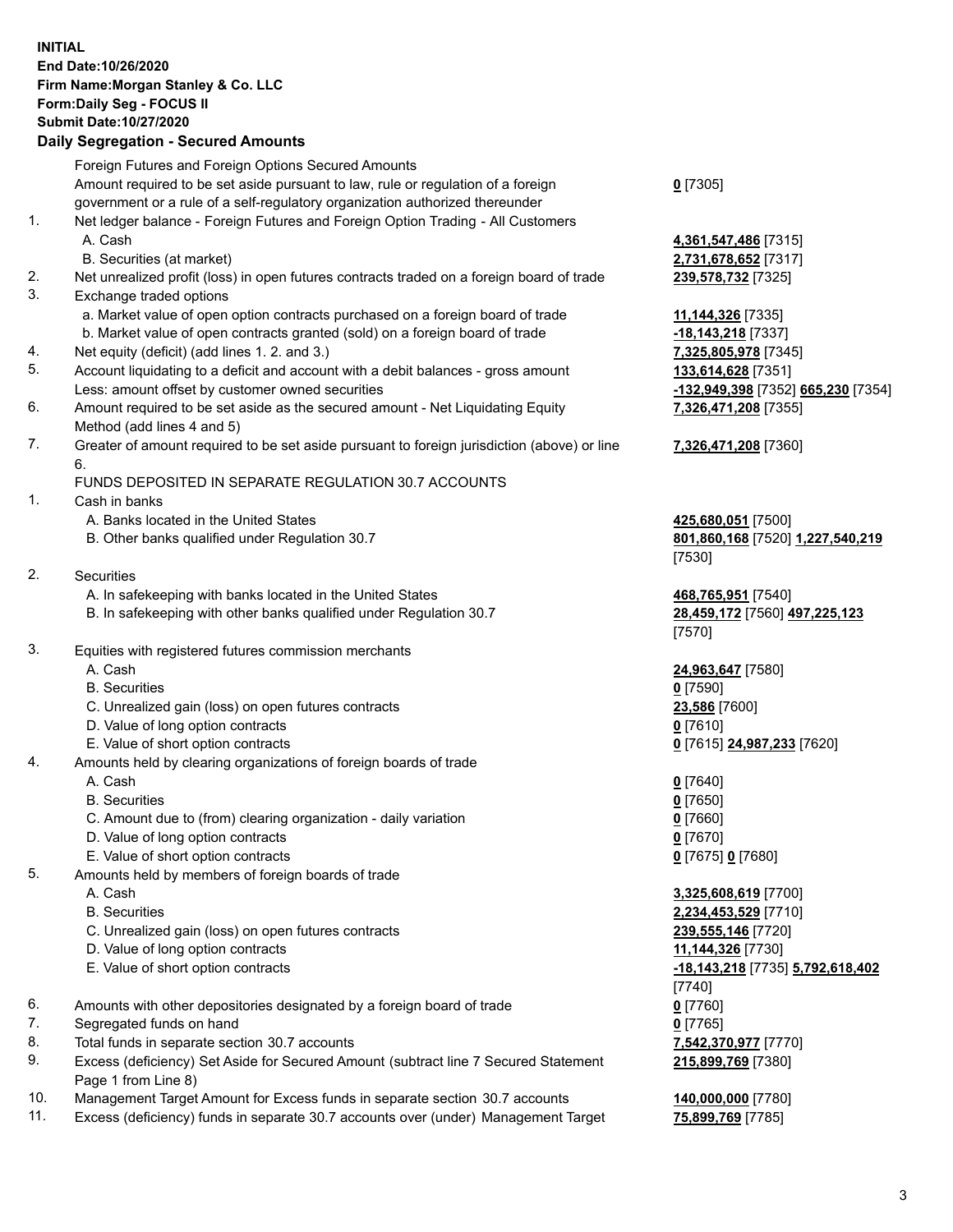| <b>INITIAL</b> | End Date:10/26/2020<br>Firm Name: Morgan Stanley & Co. LLC<br>Form: Daily Seg - FOCUS II<br>Submit Date: 10/27/2020<br>Daily Segregation - Segregation Statement |                                           |
|----------------|------------------------------------------------------------------------------------------------------------------------------------------------------------------|-------------------------------------------|
| 1 <sub>1</sub> | SEGREGATION REQUIREMENTS(Section 4d(2) of the CEAct)                                                                                                             |                                           |
|                | Net ledger balance<br>A. Cash                                                                                                                                    | 16,533,102,290 [7010]                     |
|                | B. Securities (at market)                                                                                                                                        | 8,724,436,598 [7020]                      |
| 2.<br>3.       | Net unrealized profit (loss) in open futures contracts traded on a contract market                                                                               | -375,735,079 [7030]                       |
|                | Exchange traded options<br>A. Add market value of open option contracts purchased on a contract market                                                           |                                           |
|                | B. Deduct market value of open option contracts granted (sold) on a contract market                                                                              | 633,848,690 [7032]<br>-476,914,822 [7033] |
| 4.             | Net equity (deficit) (add lines 1, 2 and 3)                                                                                                                      | 25,038,737,677 [7040]                     |
| 5.             | Accounts liquidating to a deficit and accounts with                                                                                                              |                                           |
|                | debit balances - gross amount                                                                                                                                    | 597,204,833 [7045]                        |
|                | Less: amount offset by customer securities                                                                                                                       | -596,617,861 [7047] 586,972 [7050]        |
| 6.             | Amount required to be segregated (add lines 4 and 5)                                                                                                             | 25,039,324,649 [7060]                     |
|                | FUNDS IN SEGREGATED ACCOUNTS                                                                                                                                     |                                           |
| 7.             | Deposited in segregated funds bank accounts                                                                                                                      |                                           |
|                | A. Cash                                                                                                                                                          | 3,639,697,501 [7070]                      |
|                | B. Securities representing investments of customers' funds (at market)                                                                                           | $0$ [7080]                                |
|                | C. Securities held for particular customers or option customers in lieu of cash (at                                                                              | 889,749,204 [7090]                        |
|                | market)                                                                                                                                                          |                                           |
| 8.             | Margins on deposit with derivatives clearing organizations of contract markets                                                                                   |                                           |
|                | A. Cash<br>B. Securities representing investments of customers' funds (at market)                                                                                | 12,934,829,293 [7100]                     |
|                | C. Securities held for particular customers or option customers in lieu of cash (at                                                                              | $0$ [7110]                                |
|                | market)                                                                                                                                                          | 7,834,687,394 [7120]                      |
| 9.             | Net settlement from (to) derivatives clearing organizations of contract markets                                                                                  | <u>-36,572,485</u> [7130]                 |
| 10.            | Exchange traded options                                                                                                                                          |                                           |
|                | A. Value of open long option contracts                                                                                                                           | 633,848,690 [7132]                        |
|                | B. Value of open short option contracts                                                                                                                          | 476,914,822 [7133]                        |
| 11.            | Net equities with other FCMs                                                                                                                                     |                                           |
|                | A. Net liquidating equity                                                                                                                                        | <u>7,255,901</u> [7140]                   |
|                | B. Securities representing investments of customers' funds (at market)                                                                                           | $0$ [7160]                                |
|                | C. Securities held for particular customers or option customers in lieu of cash (at<br>market)                                                                   | 0 <sup>[7170]</sup>                       |
| 12.            | Segregated funds on hand                                                                                                                                         | $0$ [7150]                                |
| 13.            | Total amount in segregation (add lines 7 through 12)                                                                                                             | 25,426,580,676 [7180]                     |
| 14.            | Excess (deficiency) funds in segregation (subtract line 6 from line 13)                                                                                          | 387,256,027 [7190]                        |
| 15.            | Management Target Amount for Excess funds in segregation                                                                                                         | 235,000,000 [7194]                        |
| 16.            | Excess (deficiency) funds in segregation over (under) Management Target Amount<br><b>Excess</b>                                                                  | 152,256,027 [7198]                        |